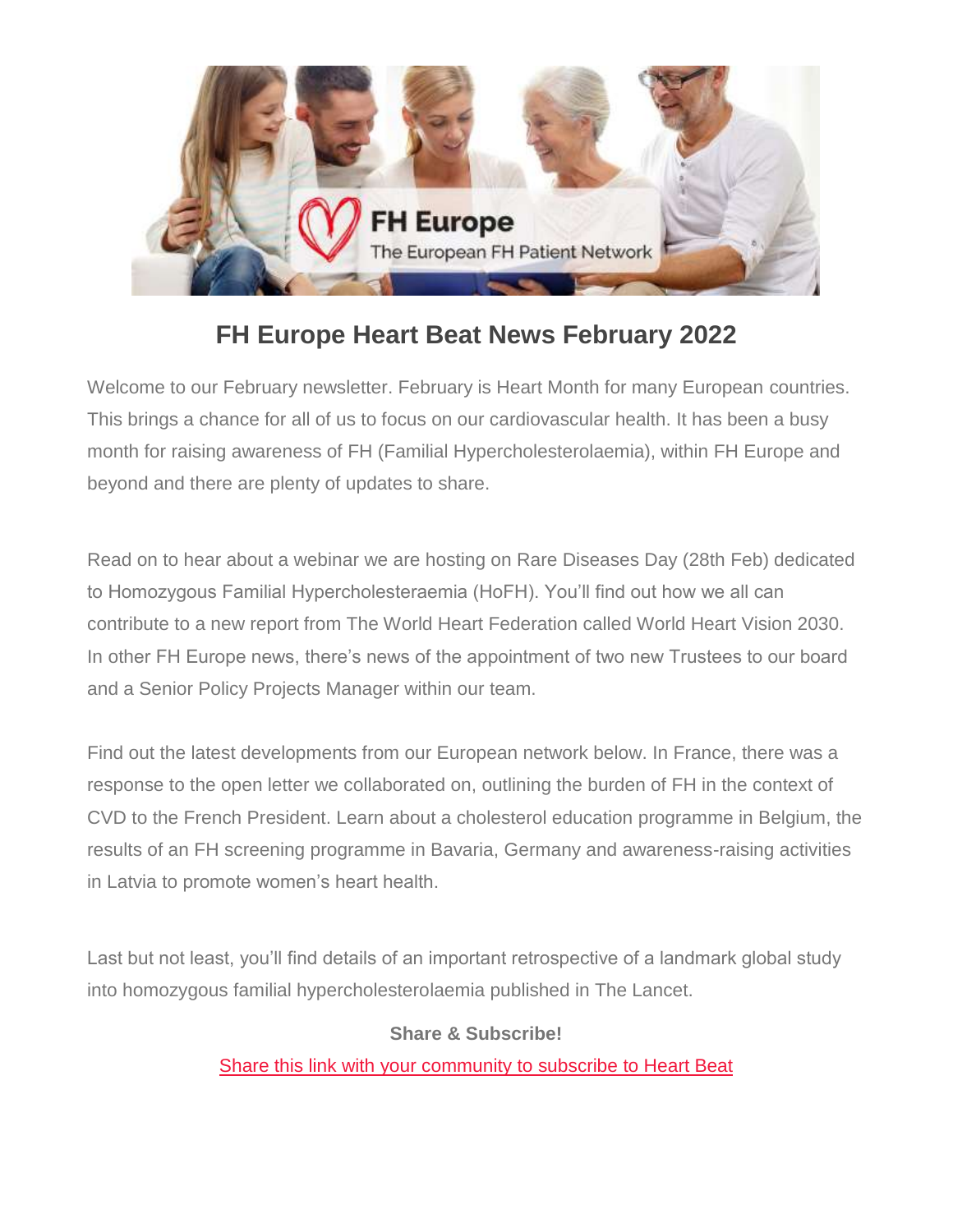#### Share this newsletter on social media using the links below





(in)





(⊠)



## **Patient Trustees Appointment**

FH Europe is excited to announce the appointment of [two new Patient Trustees](https://fheurope.us2.list-manage.com/track/click?u=60930fdc325cffc47c2fb04ad&id=3094b0bb97&e=981ab6495d) on our Board. We wish a warm welcome to Gergely Jambrik from Hungary and Annelies Doll from the Netherlands, who were officially appointed on Feb 16th 2022. To learn more about Gergerly and Annelies and the other members of our Board of Trustees visit [here.](https://fheurope.us2.list-manage.com/track/click?u=60930fdc325cffc47c2fb04ad&id=abb3e4e203&e=981ab6495d)

#### **Senior Policy Appointment**

Our team on the ground is growing too! We are thrilled to be joined by Frazer Goodwin as our S Policy Projects Manager, who will be in charge of two strategic projects at FH Europe development of national taskforces for the implementation of FH paediatric screening and our Ambassadors Program. Find out more about Frazer [here](https://fheurope.us2.list-manage.com/track/click?u=60930fdc325cffc47c2fb04ad&id=d3834497c0&e=981ab6495d).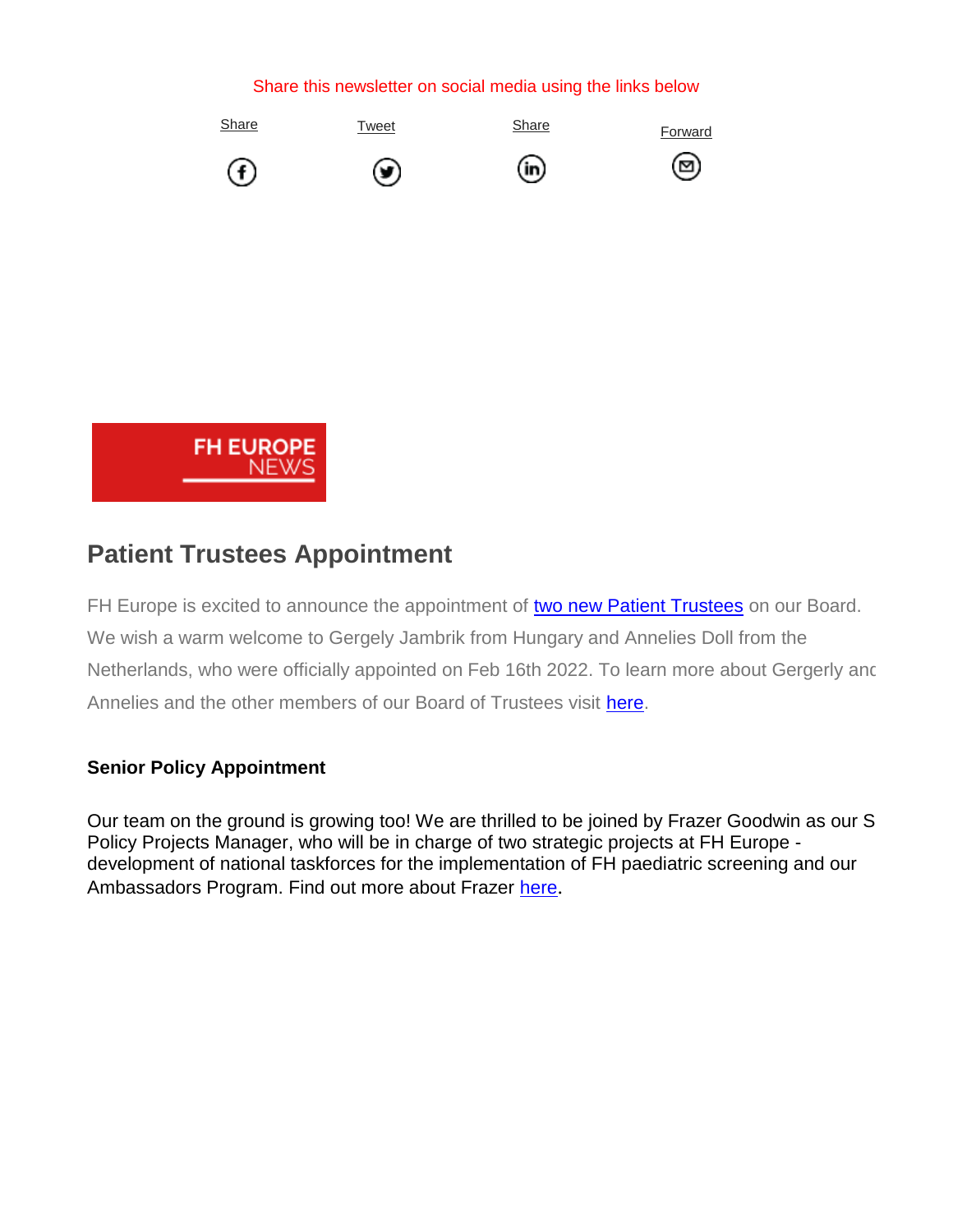## **Rare Disease Day Webinar on HoFH**

FH Europe is hosting a webinar on Rare Diseases Day - Monday, Feb 28th dedicated to Homozygous Familial Hypercholesteraemia (HoFH).

This multi-perspective discussion brings together international speakers to discuss recent scientific learnings that could positively influence countries' health policies.

We'll also explore the role of patient organisations in improving the lives of people living with severe and rare forms of inherited high cholesterol.

The event takes place from 6pm-7pm CET with simultaneous translation into German, Italian and French via Zoom. Livestreamed on Facebook in English.

#### *Panel moderator*

Magdalena Daccord, Chief Executive of FH Europe

#### *Speakers*

Thanos Pallidis (LDL Greece) and Michelle Watts (Avery's Fight, USA) Prof. Kausik Ray (President of European Atherosclerosis Society, Lead of the Global FH Registry EAS FHSC, UK) Nicola Bedlington, (Senior Policy Advisor to FH Europe, past General Secretary of the European Patients' Forum, Austria)

This event comes at a very exciting time, following a landmark publication in the Lancet on HoFH.

#### [Read more](https://fheurope.us2.list-manage.com/track/click?u=60930fdc325cffc47c2fb04ad&id=fc54e5c9e6&e=981ab6495d) and [register now.](https://fheurope.us2.list-manage.com/track/click?u=60930fdc325cffc47c2fb04ad&id=1b20cc3f60&e=981ab6495d)

A further webinar hosted by the Global Heart Hub will look at what cardiovascular disease advocates can learn from the rare disease community: read more in the updates from the partners.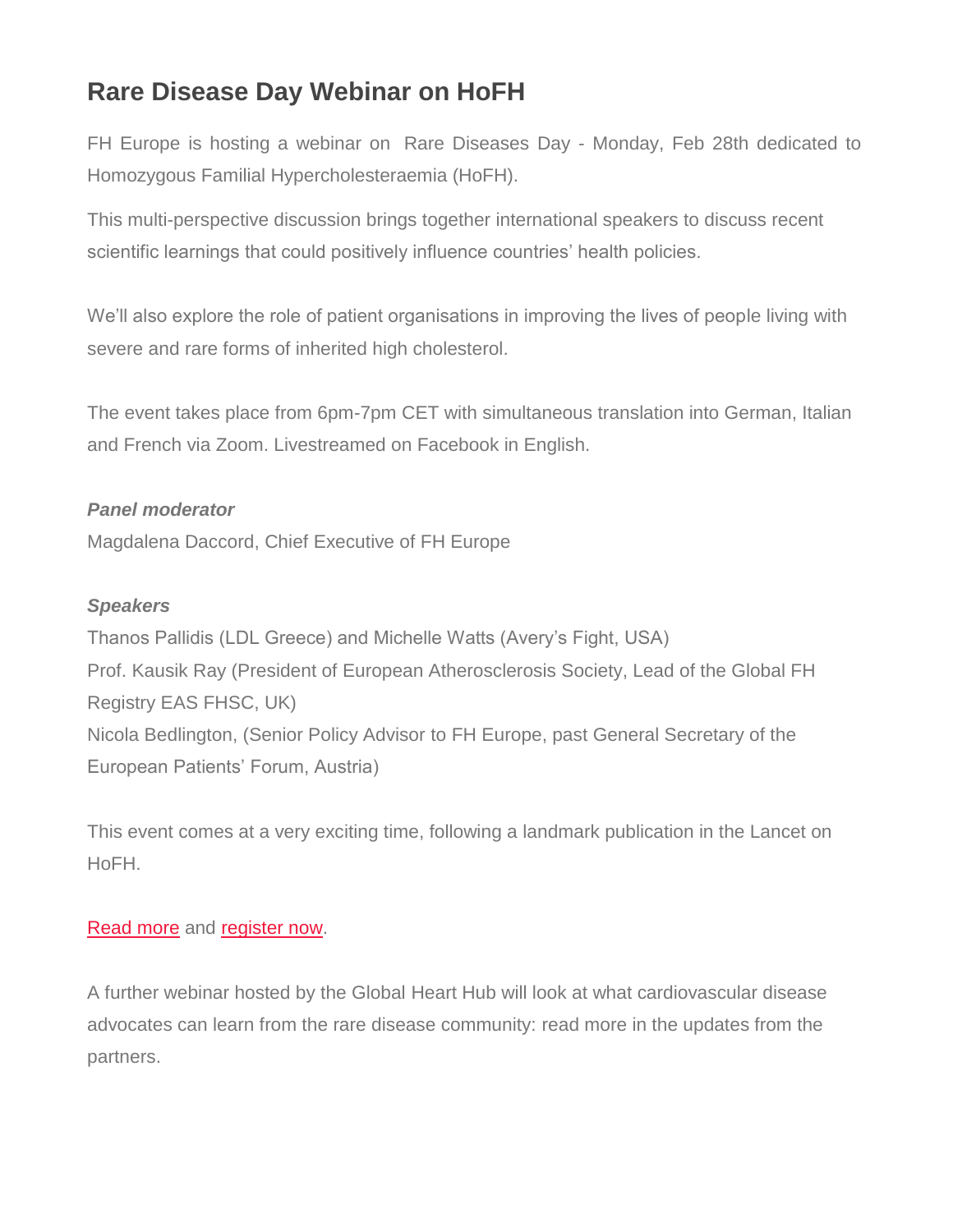

## **France - Anhet.f**

Last month, Anhet.f and FH Europe issued an Open Letter to the French President Emanuel Macron and representatives of the French Health Ministry. The letter outlined the burden of FH in the context of CVD and proposed solutions around FH paediatric screening to prevent the consequences of undetected and untreated inherited high cholesterol (FH) and HoFH.

Lionel Ribes, President of the French FH Patients Organisation, is pleased to share a response to the letter. The matter has been directed to the French Health Minister - an important step forward to addressing the urgency of #FHchildscreening in the country.

## **Latvia - Parsirdi.lv**

Parsirdi.lv, in collaboration with Latvian leading cardiologists, started February with activities dedicated to Women's Heart Health Day - Go Red For Women.

The activities draw attention to the risk factors for women's heart health, encourage women to check their health, improve lifestyle choices or to start treatment if necessary.

According to the latest cross-sectional study of cardiovascular risks in the Latvian population, 61% of Latvian ladies have elevated LDL cholesterol. The risks of high cholesterol, including the need to pay attention to inherited and inherited disorders such as familial hypercholesterolemia, were a key focus.

Parsirdi.lv has compiled significant data and information about heart health and the risk factors for women via [www.parsirdi.lv](https://fheurope.us2.list-manage.com/track/click?u=60930fdc325cffc47c2fb04ad&id=af0488ae3c&e=981ab6495d)

Follow #FHOpenLetter on social media to stay up to date and to see the original response.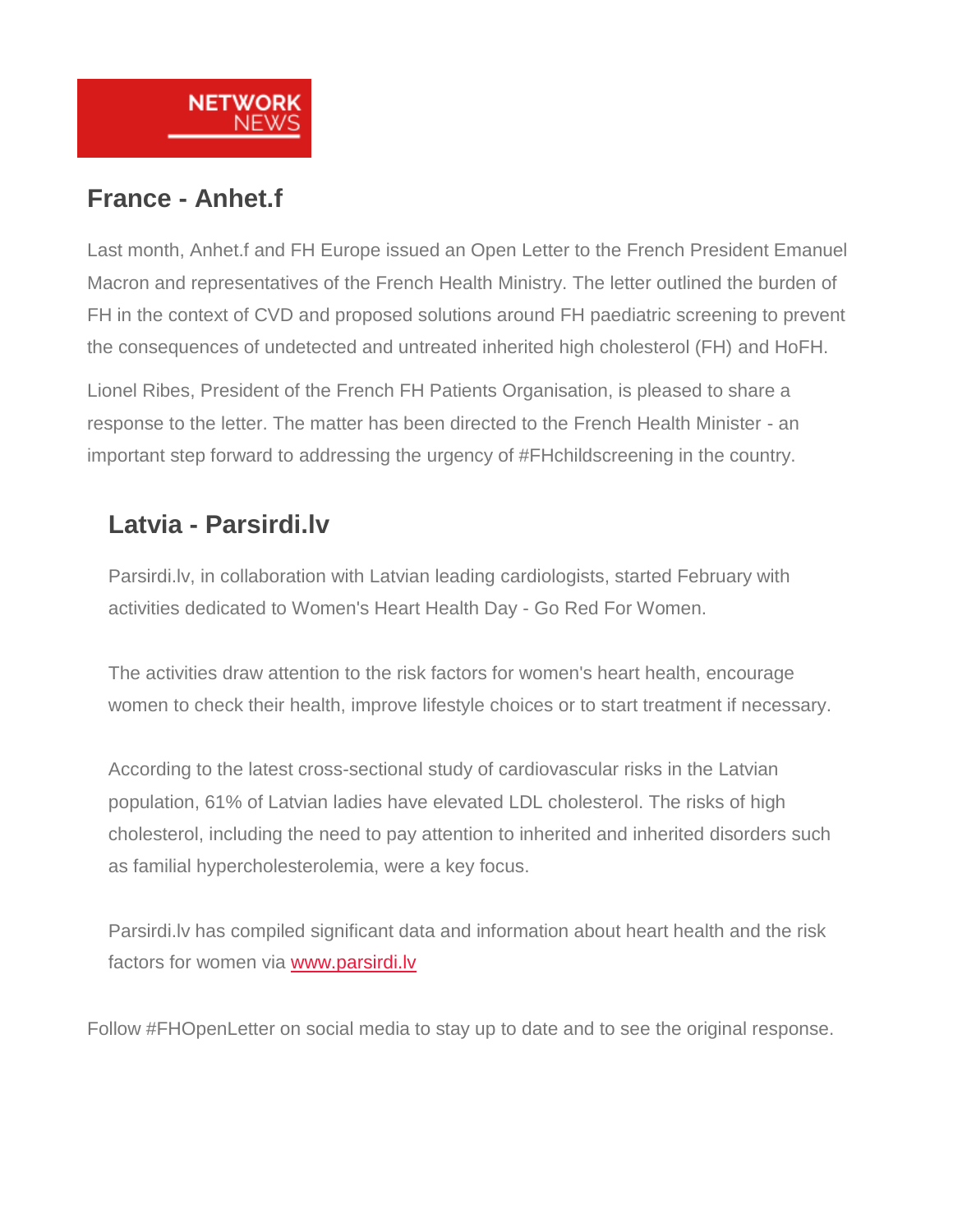## **Germany - VRONI**

In Bavaria, Germany, there's an update on the success of a programme for the detection of heterozygous FH known as VRONI. The study focused on children aged 5 to 14 years. Recruitment started in early 2021 and within the first months more than 380 pediatricians screened over 7500 children during their regular pediatric visits. Approximately 10% of these children exceeded the predefined LDL-C threshold of 130 mg/dl (3.34 mmol/l) and 67 children with pathogenic FH-Mutations were identified.

FH-positive children are registered and treated by specialised pediatricians and cardiologists.Certified training centres offer affected families FH-focused training courses.

For more information please visit [https://www.myvroni.de/](https://fheurope.us2.list-manage.com/track/click?u=60930fdc325cffc47c2fb04ad&id=0b6a44ca6a&e=981ab6495d)

#### **Belgium - Cholesterol education program**

In February, the Belgian Cardiological League announced the launch of a campaign to better understand #cholesterol, entitled "True/False: 11 preconceived ideas about cholesterol".

A series of statements on cholesterol are analysed and completed in a free information brochure in hospitals and on the website of the organisation.

Thanks to this awareness campaign, the Belgian Cardiological League aims to disentangle the true from the false of the received ideas that we have about cholesterol. Whether it's good or bad cholesterol, related cardiovascular risks, lack of knowledge of statins and familial hypercholesterolemia, this fatty substance will no longer hold any secrets for you.

For more visit their [website](https://fheurope.us2.list-manage.com/track/click?u=60930fdc325cffc47c2fb04ad&id=08f834ce5b&e=981ab6495d) in French and Dutch.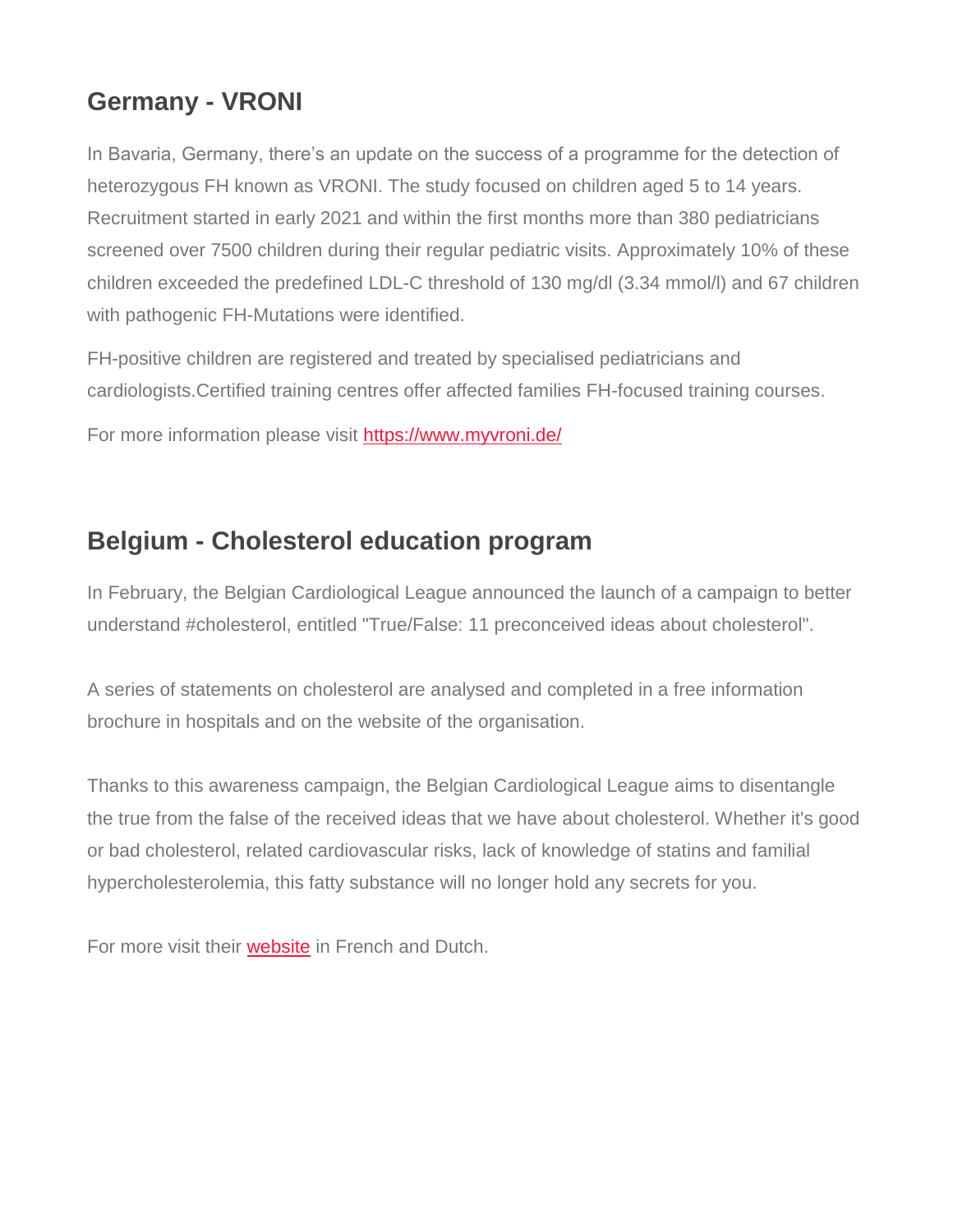

## **World Heart Federation**

The World Heart Federation is currently working on an initiative called World Heart Vision 2030, a report that will address strategic challenges and opportunities that the cardiovascular health community will face over the next decade.

World Heart Vision 2030 will review key challenges and propose ways in which they can be turned into opportunities to improve cardiovascular health, reduce cardiovascular health inequalities and reduce the global burden of cardiovascular disease.

As a member of the WHF, FH Europe will participate in [a survey](https://fheurope.us2.list-manage.com/track/click?u=60930fdc325cffc47c2fb04ad&id=347b595fb8&e=981ab6495d) to guide the work on the key domains and priority areas and share our thoughts and ideas in the report.

We encourage you to contribute by Sunday, 6th March, 2022. The feedback provided will inform the content of the report to be discussed during the World Heart Summit in late May 2022.

# **Global Heart Hub COVID-19 Response Campaign**

As the pandemic continues across the globe, the Global Heart Hub is reemphasising the necessity to put your heart health before fear of COVID-19. They encourage you to never delay seeking medical help if experiencing a heart or stroke emergency. When your heart says so, #JustGo.

This important message is being spread through a poster campaign in partnership with pharmacies around the world and an international social media campaign.

To learn more and help promote this campaign, please click [here.](https://fheurope.us2.list-manage.com/track/click?u=60930fdc325cffc47c2fb04ad&id=361544f218&e=981ab6495d)

## **Join Global Heart Hub's Inspire Patient Advocacy session**

Global Heart Hub would like to invite you to its next Inspire webinar on 7th March at 14:00 GMT (15:00 CET).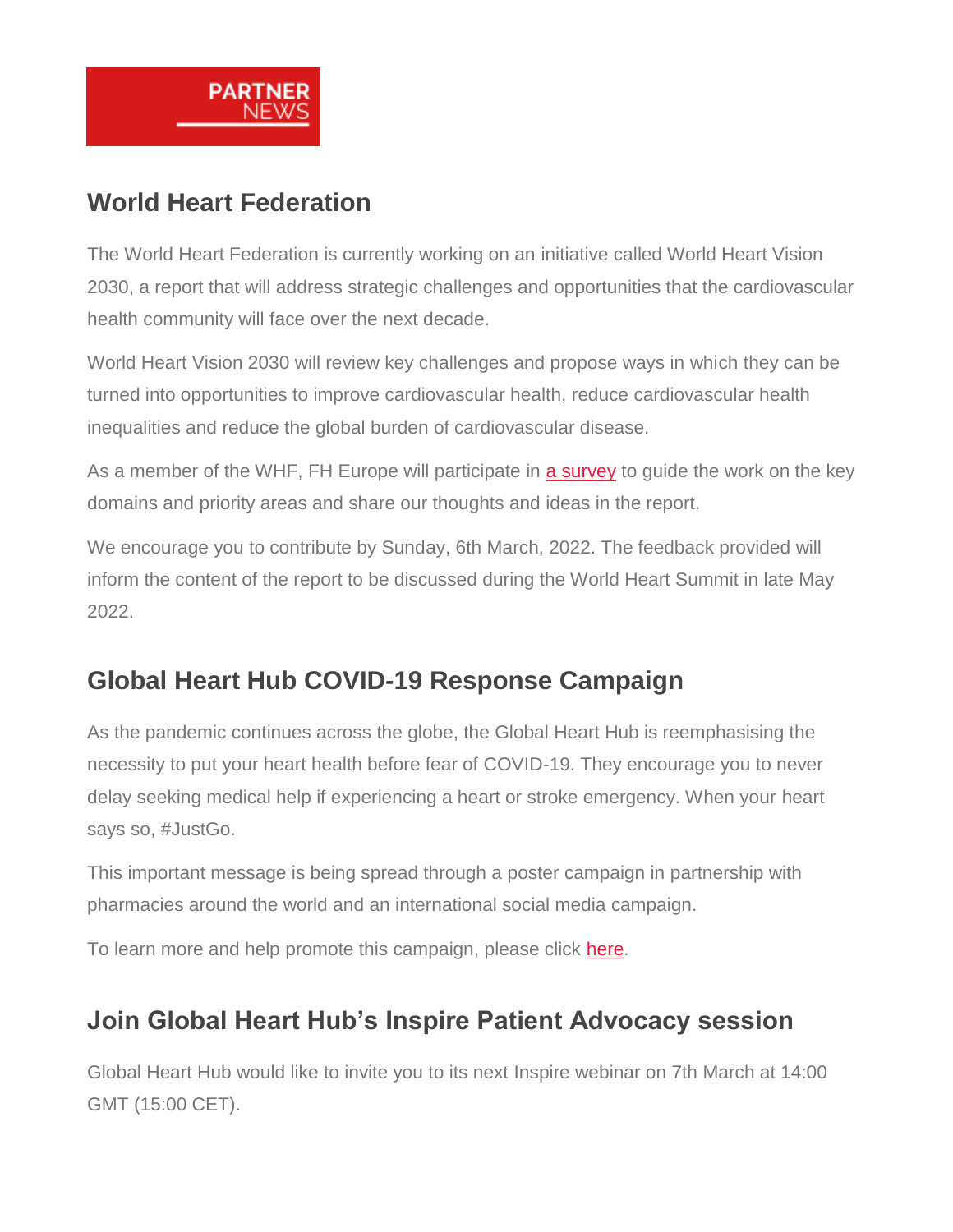Join the conversation with Dr Durhane Wong-Rieger (President & CEO of the Canadian Organisation for Rare Disorders and Chair of the Canadian Heart Patient Alliance) and learn what cardiovascular disease advocates can learn from the rare disease community.

Register now free [here.](https://fheurope.us2.list-manage.com/track/click?u=60930fdc325cffc47c2fb04ad&id=f96f1cf67a&e=981ab6495d)

# **SAFE - Stroke Alliance for Europe (SAFE)**

The Stroke Alliance for Europe has launched the European Life After Stroke series of free events for 2022. The first event on Friday 11th March 2022 (10.00-16.30 CET) includes two plenary sessions covering the value of self-management and communications after stroke. The first session will share new ways of thinking about and building the evidence base on self-management. The second plenary will focus on overcoming communication barriers which can be a challenge for people with stroke. They will feature a mix of presentations from eminent speakers and contributions from stroke survivors.

Find out more [here](https://fheurope.us2.list-manage.com/track/click?u=60930fdc325cffc47c2fb04ad&id=1a9ca1933c&e=981ab6495d) or register [here.](https://fheurope.us2.list-manage.com/track/click?u=60930fdc325cffc47c2fb04ad&id=b12cadd171&e=981ab6495d)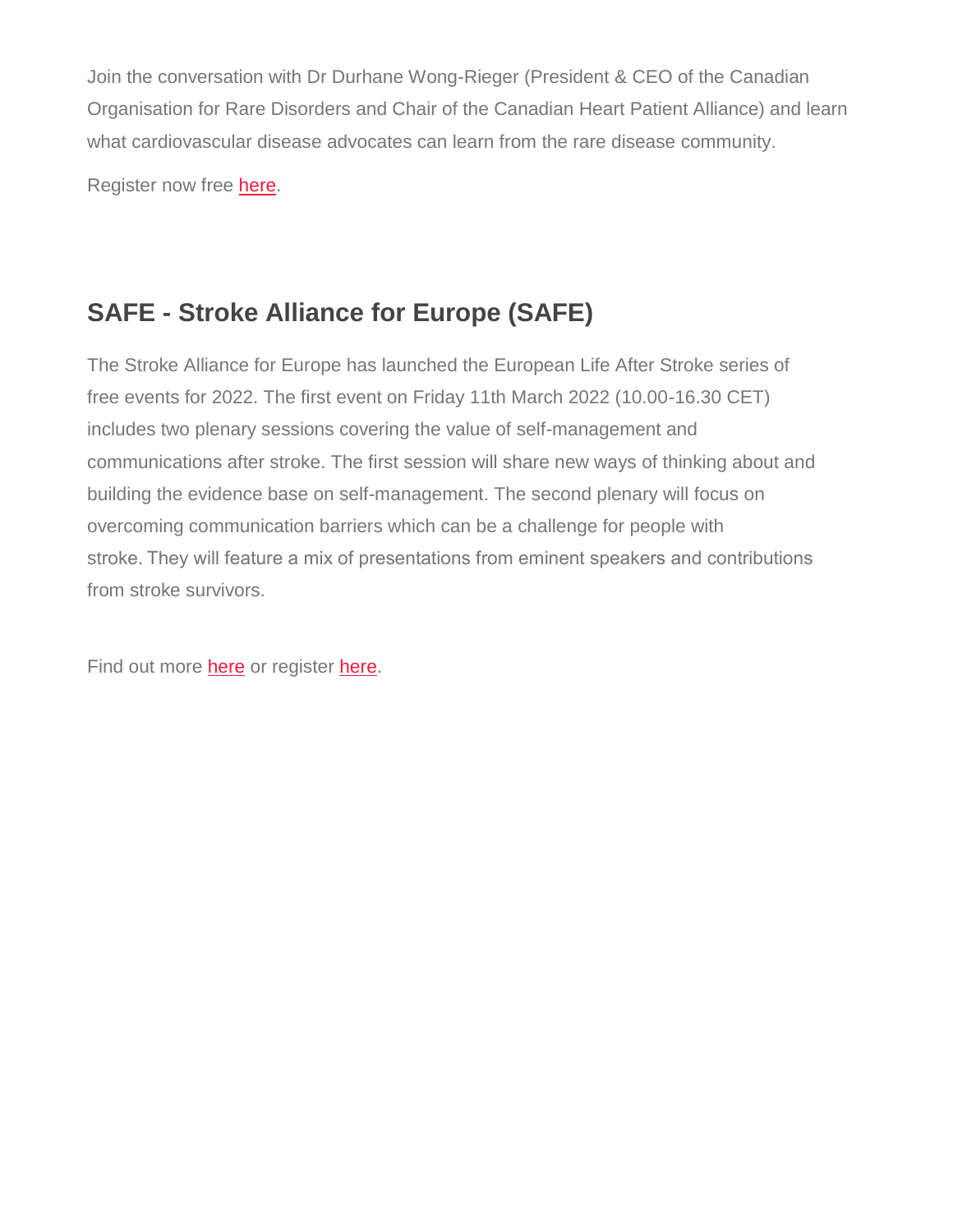

# **Worldwide experience of homozygous familial hypercholesterolaemia: retrospective in The Lancet**

HoFH is a rare inherited disorder resulting in extremely elevated low-density lipoprotein cholesterol levels and premature atherosclerotic cardiovascular disease (ASCVD). Current guidance about its management and prognosis stems from small studies, mostly from highincome countries.

This retrospective of a cohort study published in The Lancet assesses the clinical and genetic characteristics, as well as the impact, of current practice on health outcomes of HoFH patients globally.

The findings indicate that worldwide, patients with HoFH are diagnosed too late, undertreated, and at high premature ASCVD risk.

Greater use of multi-Lipid Lowering Therapy (LLT) regimens is associated with lower LDL cholesterol levels and better outcomes. Significant global disparities exist in treatment regimens, control of LDL cholesterol levels, and cardiovascular event-free survival, which demands a critical re-evaluation of global health policy to reduce inequalities and improve outcomes for all patients with HoFH.

Learn more [here.](https://fheurope.us2.list-manage.com/track/click?u=60930fdc325cffc47c2fb04ad&id=e00da33d23&e=981ab6495d)